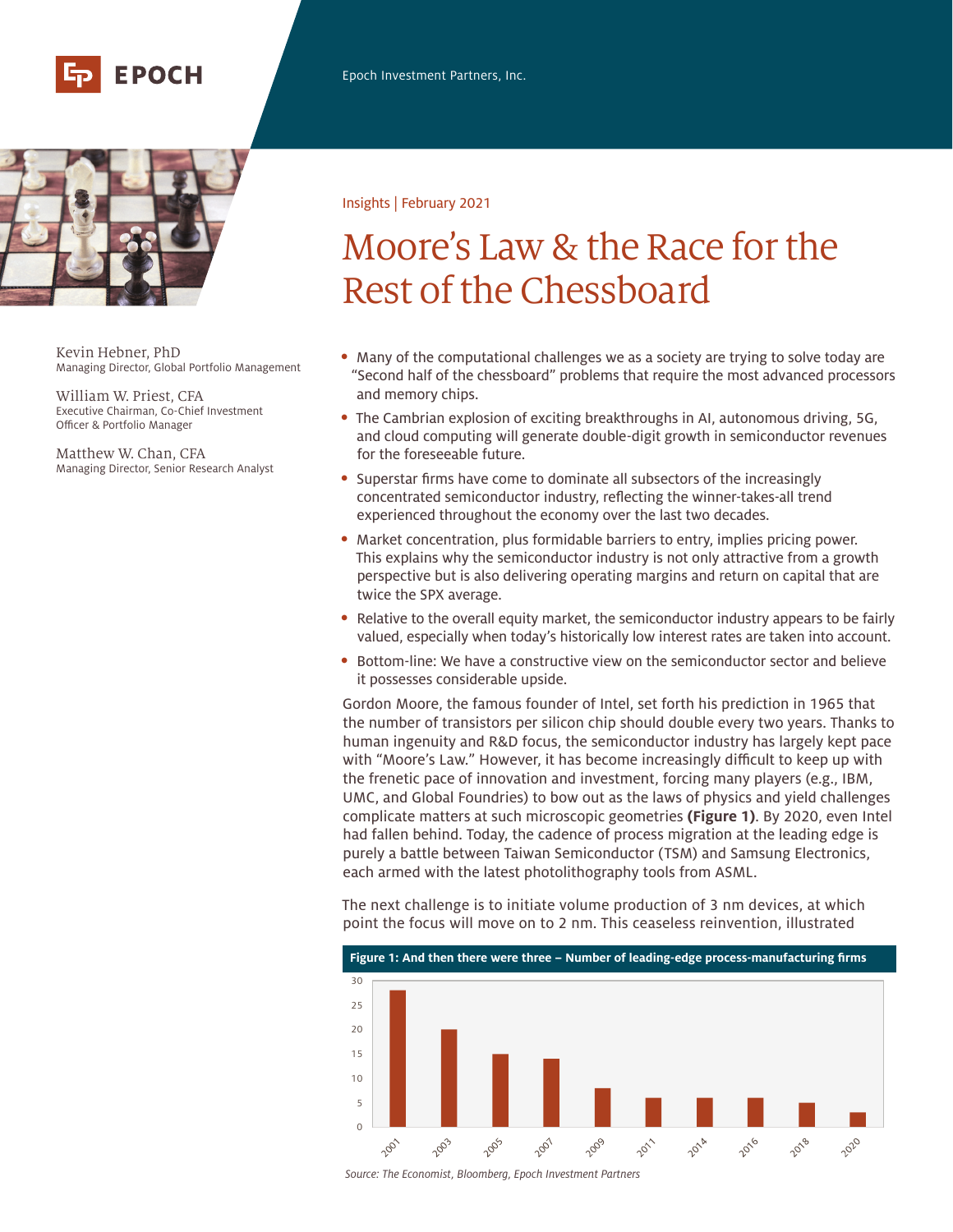in **Figure 2**, is driven by computing demands that keep getting ratcheted higher, reflecting profound advances in AI, autonomous driving, cloud computing, advanced networking, and the communications revolution enabled by 5G. Transistor shrink is the critical innovation that enables faster computing speeds, lower power consumption, and reduced manufacturing costs. Considering that the latest iPhone apps processor, the A14, has 12 billion transistors on a die that is the size of a snowflake and running on a small lithium-ion battery, the chip needed to be manufactured at N5 (the industry-leading 5 nm node ascribed by the width of the transistor gate).

# **Addressing Second Half of the Chessboard Problems**

Indeed, many of the computational challenges we are striving to solve today are "second half of the chessboard" problems that require the most advanced processors and memory chips available. This reference comes from an old story that illustrates the power of exponential growth. As the story goes, an Indian King was once offered a chess set and was so pleased with it, he granted the merchant anything he wanted in return. The merchant coyly suggested he only wanted rice--one grain of rice for the first square, two rice grains for the second square, four grains for the third square, and doubling so forth. By the time the granary staff got to the back half of the chessboard 232 (4,294,967,296 grains of rice), they were already in deficit. We believe the chess board story illustrates Moore's Law, and we are certainly on the second half of the chess board today.

In a similar vein, today's ADAS (advanced driver assistance systems) engineers are tasking their vehicles' core processors to make split-second



**Figure 2: The incredible shrinking universe (device size in nm, log scale)**

*Source: PC Magazine, Epoch Investment Partners Note: For reference, most atoms are 0.1 to 0.5 nm in diameter*

critical decisions in differentiating pedestrians, cyclists, animals, potholes, signage, and other drivers' intentions, as the autonomous vehicle (AV) navigates through a busy intersection. As another example, the Bitcoin network must crunch through  $7.2e^{22}$ hashes (a type of mathematical function) alone to solve one puzzle in the chain, consuming 72 terawatts of power in the process.<sup>1</sup>

And coming back to chess, in 2016, Google's neural network engine, AlphaZero, using its custom-built tensor processing units (TPUs), emphatically defeated the reigning chess program at the time, Stockfish 8, after only ninehours of self-taught training. A year later, AlphaZero defeated the reigning world-champion Go (围棋, which means "surrounding game") player, a feat once thought impossible since the game has 10<sup>250</sup> possible moves.

At the forefront, enabling the development of these next-generation chips which are tackling exponentially more difficult problems, are TSM and Samsung. In 2020, industry vanguard TSM began producing in volume at 5 nm for Apple. In 2021, both TSM and Samsung will embark on risk production at 3 nm.2 Both will also begin greenfield, next-gen facilities in the U.S.

# **Moving Nimbly Through the Next Inflection Point**

"Today about a trillion chips are made a year, or 128 for every person on the planet. Ever more devices and machines contain ever more semiconductors: an electric car can have over 3,000 of them."

*—Economist, Jan 2021*

According to the Semiconductor Industry Association (SIA), global semiconductor revenues likely reached \$440 bn in 2020, up 6% yoy, with the largest categories being "Memory" (\$118 bn in revenues) and "Application-Specific Logic Chips" (also \$118 bn). They are also the industry's fastest expanding segments and we expect both to continue double-digit growth in the near term to address the astonishing opportunities in AI, autonomous driving, 5G, cloud computing, and so on **(Figure 3)**. In turn, we believe semiconductor revenues overall will accelerate to double-digit yoy increases for the foreseeable future.

Indeed, many of these new opportunities create a multiple-fold expansion in semiconductor content. For example, while an average car may have \$400 of semiconductor content, a luxury vehicle may have upwards

*<sup>1.</sup> https://www.thebalance.com/how-much-power-does-the-bitcoin-network-use-391280*

*<sup>2.</sup> Risk production refers to an early stage of mass production when there is still a risk of miscalibration or misalignment in the manufacturing process.*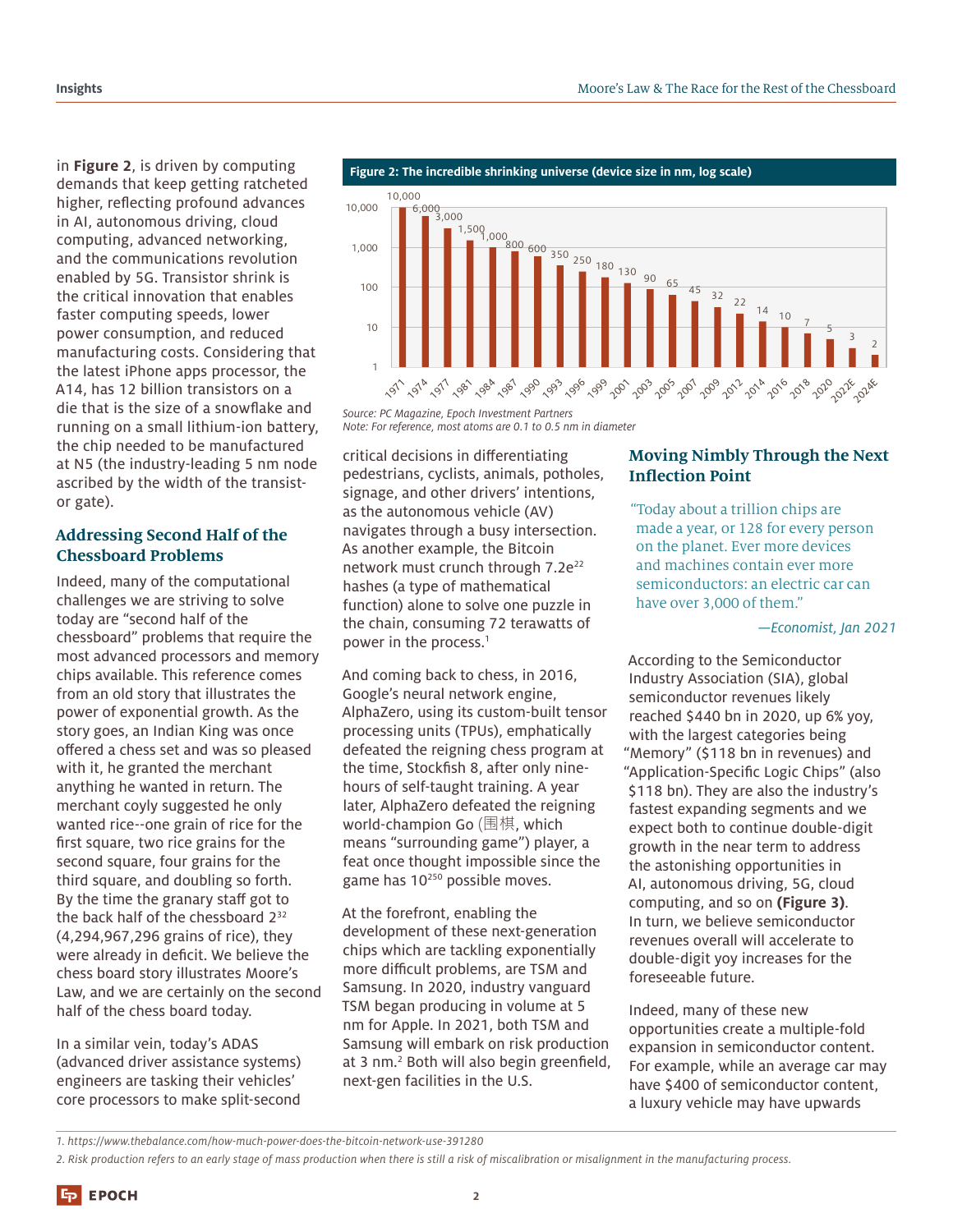| Figure 3: Near-term growth drivers of semiconductor demand |                                                           |
|------------------------------------------------------------|-----------------------------------------------------------|
| <b>Rise of AI/ML</b>                                       | Drives demand for high speed compute and storage          |
|                                                            | Used in drug discovery, AVs, IoT,                         |
| Shift to cloud data centers                                | Data infrastructure spending rising 10%+ annually         |
|                                                            | Cloud IT infrastructure spend to surpass \$100 bn in 2024 |
| <b>5G wireless technology</b>                              | Faster speeds, increased capacity, reduced latency        |
|                                                            | Mobile data for connected cars, IoT, AR/VR,               |
| <b>Proliferation of IoT</b>                                | Smart home assistants & applicances, AVs,                 |
|                                                            | IoT device chip sales to grow 25%+ annually               |
| <b>AVs and EVs</b>                                         | Such vehicles have much higher semiconductor content      |
|                                                            | Growing by 25%+ annually                                  |
| PC gaming                                                  | Cinematic realism drives graphics processor demand        |
|                                                            | Strong growth for high performance graphics cards         |

*Source: Bloomberg, Epoch Investment Partners, BAML, media reports*

of \$2,000 worth. Further, changing the powertrain from ICE (internal combustion engine) to an EV (electric vehicle) will require an additional \$500 of semiconductors, while upgrading to ADAS level 3 or 4 will necessitate another \$1,000 of silicon.

As a second example, although the smartphone market is ex-growth in unit terms, the ongoing 5G revolution entails a substantive increase in semiconductor content. The apps/ baseband processor for a 5G phone is easily double that of its 4G counterpart, while memory intensity (both DRAM and NAND) is also at least 50% higher. At the same time, mobile operators expect 5G units to more than double from 250 million units in 2020 to 500 million+ in 2021.

The industry also expects hyperscalar investments to accelerate in 2021. Hyperscalars (data centers with more than 100K servers) typically refer to Google, Amazon, Facebook, Microsoft, IBM, Alibaba, and Tencent. According to UBS, after 3% growth in 2019 and 11% growth in 2020E, hyperscalars are due to increase capex by 26% yoy in 2021. COVID has undoubtedly accelerated cloud migration, some would say compressing three years

of transitions into one year, and hyperscalars are finding it imperative to keep investing aggressively.

Meanwhile, to address AI/ML opportunities, many of the world's most innovative companies are investing in new silicon architectures. Google's "Tensor Processing Unit" (TPU), which we referenced earlier, is the world's leading AI-specific ASIC (application specific integrated circuit). Amazon has also designed its own supercomputing "Graviton" chip based on ARM cores to power its cloud division. Similarly, Alibaba has developed its own AI chip XuanTie  $(\mathfrak{\overline{Z}}\ddot{\otimes})$  to extract intelligence from the troves of data the company has gathered. Meanwhile, Apple's in-house M1 chip enables it to deliver computing features to end-users on the company's own terms and cadence.

The commonality is that Google, Amazon, Apple, NVIDIA, and Qualcomm all rely on TSM and Samsung to tapeout<sup>3</sup> and manufacture these leading chips on their behalf. As the difficulties of nanometer production increase and the laws of physics create more electrical leakage at such atomic-level geometries, no player other than TSM and Samsung is capable of such advanced manufacturing.

We expect the confluence of the above secular trends and innovations to drive strong demand for leading-edge semiconductors for the foreseeable future. In fact, during 2020 year-end earnings, TSM raised its five-year CAGR from 5%-10% to 10%-15%. Further, Samsung's management spoke of the enormous opportunities in advanced foundry as well as the structural demand for memory with global data continuing to grow at a 40%+ yoy clip. NAND (or flash memory) is used to store this veritable mountain of data while DRAM (or working memory) is used to manipulate and compute this data. **Figures 4 and 5** illustrate where the demand for memory is coming from. In turn, semiconductor manufacturers are ratcheting up capex dramatically,



#### **Figure 5: NAND bit demand per application (% share)**



*Source: US Semiconductors 2021 Outlook; The "Momentum" Trade Is Waning, But Fundamentals Should Remain Strong © UBS 2021. All rights reserved. Reproduced with permission. DRAM: Dynamic random access memory (main system* 

*memory used by most computers) NAND: Short for "Not And" logic gate (most common*  type of flash memory)

*SSD: Solid-state drive (storage device replacing hard disks)*

3. Tape-out refers to the final result of an integrated circuit's design cycle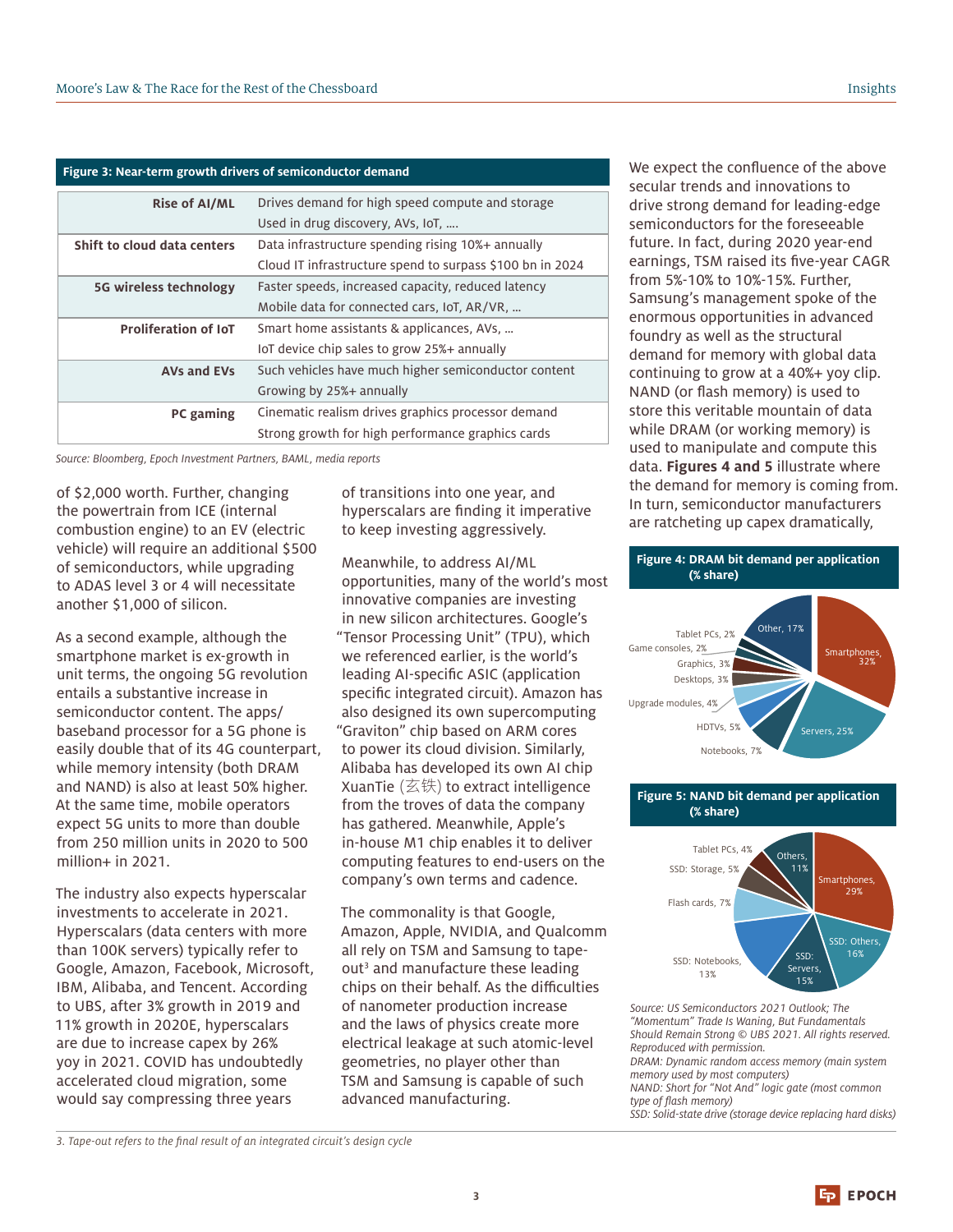which is especially beneficial for semiconductor equipment companies such as ASML and Applied Materials.

## **Winner-Takes-All**

As a recent McKinsey study4 emphasized, the top five semiconductor companies together make more money than the other 249 firms in the industry combined. Similarly, according to IC Insights, the top 5 companies share of total capex spending has risen from 25% in 1994 to 68% in 2019. Since fanatical effort is required to achieve and retain R&D and manufacturing leadership, the top companies have all chosen to focus on one product segment or a single step in the value chain. McKinsey cites several examples: TSM is the top manufacturer for chips at ten nm or below; ASML produces most advanced lithography equipment; Samsung leads the memory market; NVIDIA dominates in the production of graphics cards; Intel rules the roost in the market for desktop and laptop CPUs; and Qualcomm is the leader in the smartphone system-on-a-chip segment.

## **The Red Queen Effect**

In 2019, global semiconductor production equipment (SPE, aka wafer fabrication equipment or WFE) revenues amounted to \$49 bn and likely grew to an impressive \$59 bn in 2020. With TSM having recently nearly doubled its capex target for 2021 to \$25-\$28 bn we believe global WFE revenue of \$70 bn is within reach. ASML is the prime beneficiary of this record spend as the monopoly player in leading-edge photolithography equipment, which is the most critical tool in driving transistor gate widths down to the atomic level. Applied Materials and Lam Research will also benefit as they are the leading deposition and etch equipment companies in an oligopolistic segment. KLA Tencor, the near-monopoly leader in metrology, is another



**Figure 6: Chip design and fab construction costs soar as device size shrinks to 5 nm and then** 

*Source: McKinsey*

*Massive capex requirements: Six times the average (% of sales) for U.S. companies*



*Source: The Economist, Aswath Damodaran (http://www.stern.nyu.edu/~adamodar/pc/datasets/capex.xls)*

key beneficiary of the industry's unprecedented capex momentum.

"It takes all the running you can do, to keep in the same place. If you want to get somewhere else, you must run at least twice as fast as that!"

*—The Red Queen*

# **Market Concentration Plus Formidable Barriers to Entry Implies Substantial Pricing Power**

The semiconductor industry not only features attractive revenue growth but also delivers high operating margins (OPM) and return on capital employed (ROCE), as illustrated in **Figures 8 and 9**. It hasn't always been this way, but decades of harsh competition, multiple bankruptcies, forced consolidation, and rising barriers to entry have forged the

*4. "Semiconductor design and manufacturing: Achieving leading-edge capabilities," 2020*

**中**EPOCH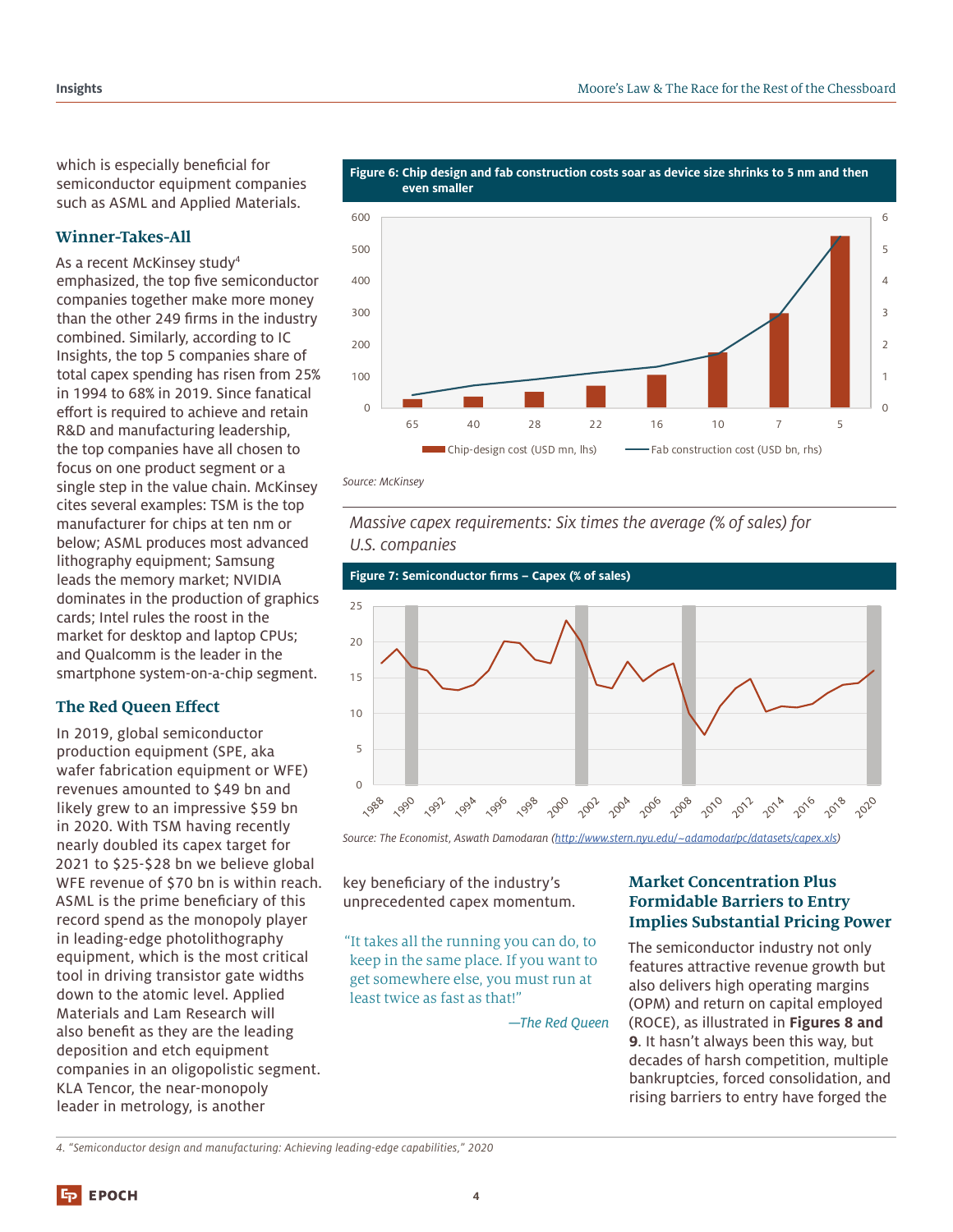

*Source: Bloomberg, Epoch Investment Partners SOX: Philadelphia Semiconductor Index of the 30 largest companies in the sector*



**Figure 9: The semiconductor industry's return on capital is also well above that for the SPX**

*Source: Bloomberg, Epoch Investment Partners*

survivors into today's global champions. Most of these superstar firms are oligopolies or monopolies in their respective SAMs (serviceable available markets). Earlier, we discussed the emergence of TSM and Samsung as the only two companies capable of leadingedge outsourced manufacturing, but market concentration is the rule rather than the exception in all segments of the industry.

The DRAM market is also dominated by a small number of companies today—Samsung (with 45% market share), Hynix (29%), and Micron (22%). DRAM is the working memory or buffer memory needed to host the Excel, Bloomberg, Outlook, and other applications on our desktops, or the myriads of apps on our smartphones. In the 1980s, there were dozens of DRAM companies, but by 2000 the field had slimmed down to six, and since the bankruptcy of Elpida in 2012, three giants have ruled the roost in this high growth segment. Over the last decade, the triopoly has moved on from an aggressive fight over market share that decimated everyone's margins and this transformation has had an immensely positive effect on the segment's profitability. Samsung's

DRAM operating profit margins today are expected to be between 35%-65% through the cycle. What safeguards this mouth-watering margin is that barriers to entry in DRAM manufacturing are sky-high. One industry veteran likens the challenge to trying to catch a highspeed train on foot! Indeed, the latest DRAM specs for DDR chips<sup>5</sup> for data centers supporting 6 billion transfers per second with zero errors, was unthinkable only a few years ago.

Analog semiconductors (estimated revenues of \$56 bn in 2020) is another attractive subsector. After two decades of consolidation, the industry has stabilized with two resolute bellwethers, Texas Instruments and Analog Devices. Both are based in the U.S. and feature impressive 50% EBITDA margins through the cycle. Analog companies benefit from relatively low capex intensity due to longer product life cycles and most of the chips are produced on legacy 30 nm and older nodes. Additionally, once an analog chip such as a sensor, data converter, power manager, or amplifier is designed into a device, it is usually employed for the life of the product series.

Similarly, only the fittest semiconductor equipment makers have survived the harsh tests of fierce competition and protracted business cycles. ASML now enjoys a monopoly in photolithography (the critical semiconductor step where the circuit design is imprinted on the substrate) after competitors Nikon and Canon failed to keep pace and gave up about a decade ago. Further, KLA Tencor holds a nearmonopoly in metrology and yield management, while Tokyo Electron is a near-monopoly in photoresist coating and development. Finally, Applied Materials, Lam Research, and Tokyo Electron have formed a triopoly in etch and deposition, instrumental steps where metal and dielectric composite

*5. Double Data Rate 5 chips, which reduce power consumption and double bandwidth relative to DDR4*